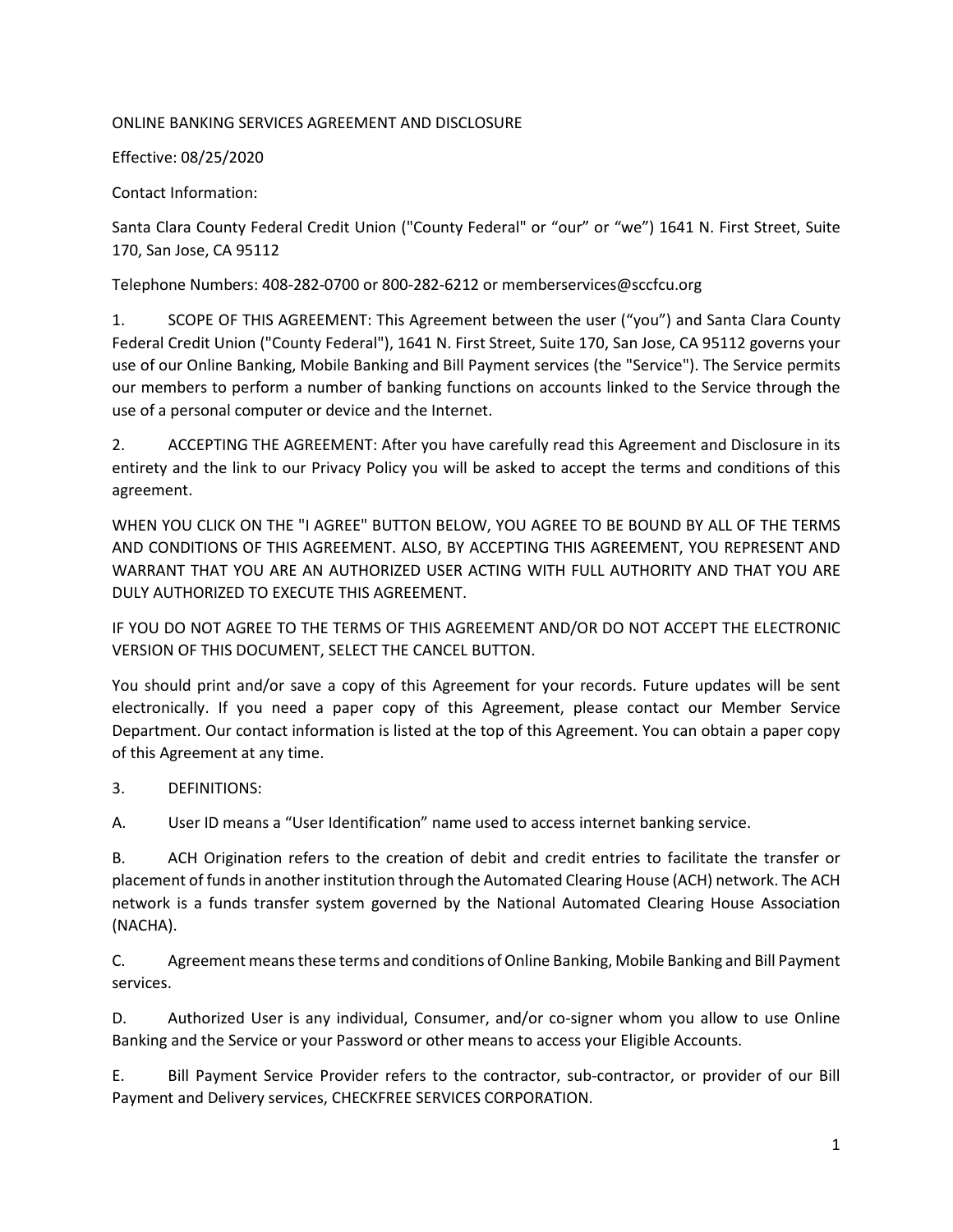F. Business Days and Business Cut-Off Times are Monday through Friday excluding holidays and weekends. All Online Banking transaction requests received on Saturdays, Sundays, or holidays on which County Federal chooses to remain closed, will be processed on County Federal's next business day. County Federal's business day begins at 9:00 a.m. and ends at 5:30 p.m.

G. Consumer refers to a natural person who owns an Eligible Account at County Federal and who uses Online Banking, Mobile Banking and Bill Payment for personal, family, or household purposes.

H. Eligible Accounts means any one of your account(s) to which we may allow access to the Service under this agreement. Certain membership types may not be eligible for the Service due to the legal nature of the account. These membership types include custodial, organizational, and fiduciary accounts. Only a checking account may be eligible for Bill Payment privileges. We may make additional accounts available for Bill Payment services from time-to-time as allowed by law or our Bill Payment Provider. You may request Internet access to any Eligible Account on which you are the primary member. If you or your Authorized Users desire features of the Service that allow you to initiate Bill Payment, transfers, ACH transactions, or otherwise remove funds from an account, you must have the required withdrawal authority over the relevant Eligible Account. When using the Service, you agree to maintain one or more Eligible Accounts with us and to keep sufficient balances in any account to cover any transaction and fees that are ultimately approved by or related to the Service.

I. Scheduled Payment is a Bill Payment that has been scheduled through the Service but has not begun processing.

J. Scheduled Payment Date is the day you want your Biller to receive your Bill Payment and is also the day your Payment Account will be debited (other than Laser Draft Payments, as described above), unless the Scheduled Payment Date falls on a non-Business Day.

K. Service means all internet banking services and Bill Payment services offered by County Federal through its Service Providers.

L. Service Guarantee is the amount that County Federal and its Service Providers will bear responsibility for in accordance with the terms and conditions of this Agreement should a Bill Payment post after its Due Date.

M. Service Provider includes any agent, licensor, independent contractor or subcontractor that County Federal may involve in the provision of Online Banking, Bill Payment, and electronic Bill Delivery services.

4. PREREQUISTES FOR ENROLLING ONLINE BANKING SERVICES: In order to enroll in Online or Mobile Banking you must have an Eligible Account with County Federal. Your account with us must be in good standing. You must be 18 years of age. If you enroll for Bill Payment services, you must also be a resident of the United States of America or its possessions.

5. HARDWARE AND SOFTWARE EQUIPMENT REQUIREMENTS: You must have a computer and Internet browser that will support Online Banking. We recommend use of the most current, fully patched, versions of Internet browsers for accessing Online Banking. Some features of the Online Banking may not be supported with older browsers. You will need Internet access through an Internet Service Provider (ISP). You will need access to a printer and/or other storage medium as a hard drive for downloading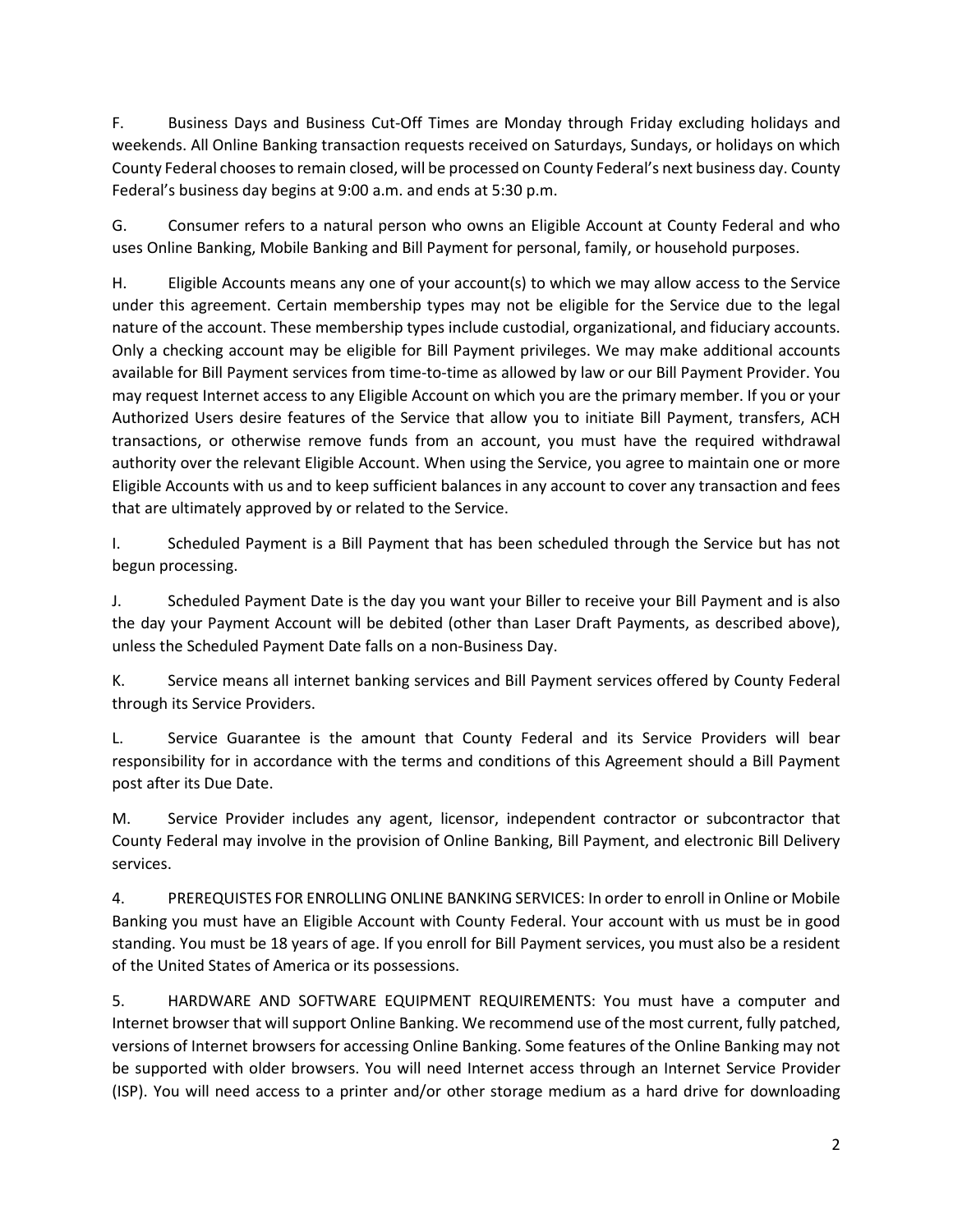information or printing disclosures. You will also need an external email address for the delivery of electronic notices and disclosures. You must maintain a fully updated anti-virus protection on your computer at all times. To access the Mobile Banking application, you must have a mobile device compatible with the application available for download on your device. Specifications are disclosed prior to download.

By accepting this electronic version of this agreement, you have verified that you have the required hardware and software necessary to access the Service in order for you to retain a copy of this agreement and disclosures. If we revise hardware and software requirements, and if there is a material chance that they will impact your ability to access the Service, we will give you advance notice of these changes and provide you an opportunity to cancel the service and/or change your method of receiving electronic disclosures (e.g. change to paper format vs. an electronic format) without the imposition of any fees.

6. ELECTRONIC DISCLOSURES CONSENT: We may deliver amendments to this Agreement and other disclosures to you in an electronic format. Other disclosures may include:

- Monthly Account Statements
- Deposit Account Disclosures
- Notices regarding changes in Account Terms and Fees
- Privacy Notices

The equipment necessary for accessing these types of disclosures electronically is described above in Section 5. You should also print or save a copy of all disclosures delivered electronically.

WITH YOUR ACCEPTANCE BELOW, YOU AGREE TO ACCEPT THIS AGREEMENT AND OTHER INTERNET BANKING RELATED DISCLOSURES IN AN ELECTRONIC FORMAT. YOU ALSO AGREE AND REPRESENT THAT YOU HAVE THE NECESSARY EQUIPMENT FOR ACCESSING ONLINE BANKING AND FOR VIEWING ELECTRONIC DISCLOSURES.

If you consent to receive electronic disclosures and later change your mind, you may withdraw your consent and change to paper delivery format. You can notify us of your intent to cancel electronic disclosures by:

• Send a written request to Santa Clara County Federal Credit Union, Attn: Member Services, 1641 N. First Street, Suite 170, San Jose, CA 95112

- Send a secure message through Online Banking
- Contact us at 408-282-0700 or 800-282-6212

How to Obtain Electronic Disclosures (eDisclosures): We will always post our most current Online Banking Services Agreement on our website. If any amendment(s) to this agreement results in an adverse effect upon our members, we will provide at least 30 days prior notice through a secure online message and/or external email alert. We may also send you an external email notice and/or secure message to inform you where other important disclosures or account statements can be viewed on our website or within Online and Mobile Banking. You may download or print all electronic notices and disclosures from your computer if you have the hardware and software described below. You can also save copies of electronic notices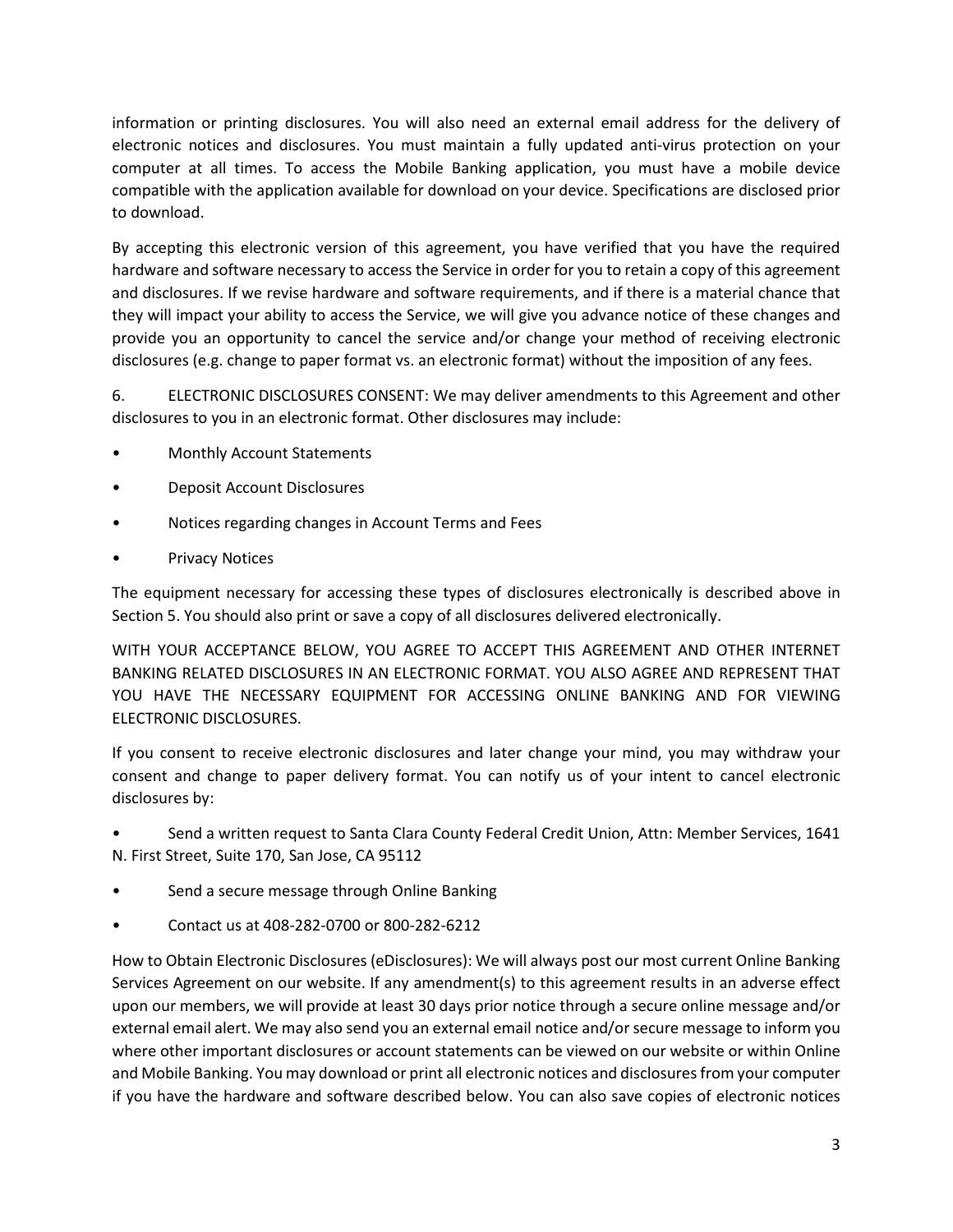and disclosures to your hard drive or other media for viewing and printing at a later time. If you have trouble printing or if you need a paper copy for a special situation, you may request a paper copy from us by contacting us through any of the methods listed above. If you need a paper copy of any eDisclosure, we will provide the first copy for free. Charges may apply for additional paper copies.

7. eSTATEMENTS: As part of the enrollment process, we may ask you if you want to receive electronic only versions of your account statements (eStatements). If you enroll for eStatements, and then later decide that you want to receive paper statements, you can "opt-out" of electronic delivery on the "eStatements" within Online/Mobile Banking. After your opt-out request is processed you will begin receiving paper copies of your statements. Please note that prior month statements will no longer be available for you to review. A service charge may apply for historical statements should you request paper copies. Please see our Fee Schedule on our website at https://www.sccfcu.org/ or call us for a copy.

If you enroll for eStatements and then later close your account(s) with County Federal, your access to the Service will also be terminated. You may request paper copies of historical statements at the address listed above and service charges will apply. Please see our Fee Schedule on our website at www.sccfcu.org/ or call us at the number listed above.

- 8. ONLINE BANKING SERVICES: County Federal's Online Banking Services are as follows:
- Up to 12 months of complete transactional detail and history
- Account inquiries for balances and rates, etc..
- View, print, download copies of actual paid checks
- Electronic monthly account statements that can be printed or downloaded

• Transfers between your accounts at County Federal (Please note: you cannot make a transfer or payment to a First Mortgage loan using Online Banking)

- Transfer to and from your account at County Federal and other financial institutions
- Secure messaging
- View loan and/or credit card balances
- Payment transfers to your loan accounts with County Federal
- Reorder checks online

• A link to "My Mortgage" if you have a First Mortgage Loan with County Federal (Separate user ID and password is required to access details about your mortgage loan)

- Bill Payments
- Loan Application
- Transaction downloads
- Stop Payments on checks that you have written
- Mobile Check Deposit (through Mobile Banking application only)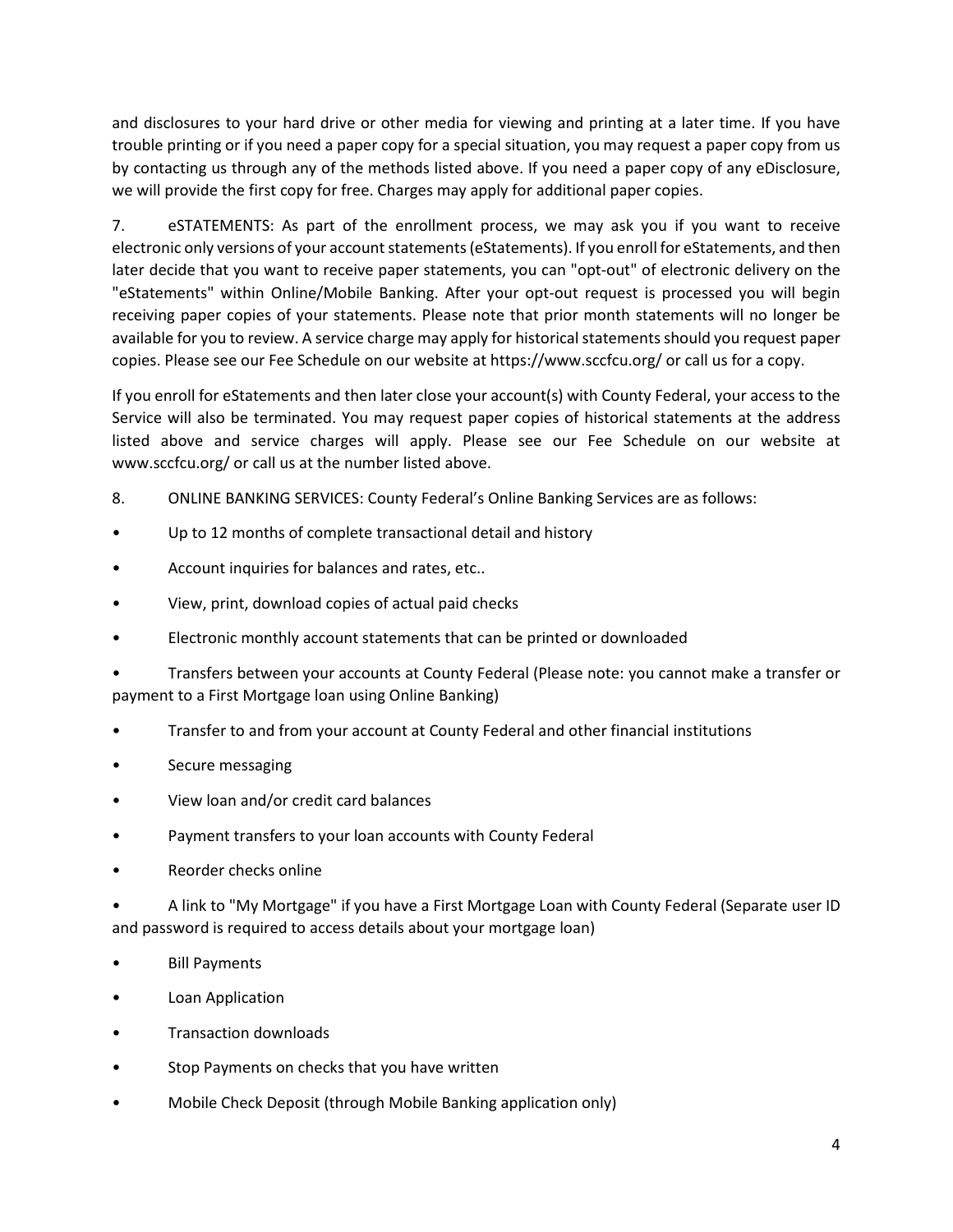• Card Manager Services (through Mobile Banking application only)

External Transfer services are optional: Our External Transfer feature requires the review and approval of a separate disclosure at the time of enrollment into the service and may involve third party service providers or senders. Insufficient funds and return payment fees as disclosed in our Fee Schedule may apply.

Card Manager services are optional: The Card Manager feature requires the review and approval of a separate disclosure at the time of enrollment into the service and may involve third party service providers. There is no fee for to use this service.

Stop Payments feature: To be effective, a stop-payment order must be received in time to allow us a reasonable opportunity to act on it, and for some ACH debits must be received at least three banking days before the scheduled date of transfer. To be effective, a stop-payment order must identify the payment sufficiently to allow us a reasonable opportunity to act on it. If the payment is by check, or if the payment is by ACH debit and we give notice at the time an oral stop-payment order is received that written confirmation is required and provide an address where the written confirmation can be sent, an oral stop-payment order is effective for 14 calendar days only, unless confirmed in writing within the 14 day period. Properly signed written stop payment orders are effective for 6 months after date received and will automatically expire after that period unless renewed in writing. With respect to ACH debits, you and we agree to abide by the ACH rules and regulations regarding stop-payment orders.

There is a Stop Payment fee associated with this feature, please refer to the Fee Schedule or contact us at 408-282-0700 or 800-282-6212. Additional terms of acceptance or disclosures may apply on the Stop Payment service and these disclosures will be made available to you during your initial access to the Service and will remain available to you online.

9. FEES: Except as indicated elsewhere in this agreement, our Fee Schedule or other disclosures, we do not charge for the Service. We can debit any fees to any of your share accounts without notice.

10. TEXT MESSAGES: Text messaging services are provided by County Federal and not by any other third party. You and County Federal are solely responsible for the content transmitted through text messages sent between you and County Federal. You must provide source indication in any text messages you send (e.g. mobile telephone number, "From" field in text message, etc.) You are responsible for any text message fees charged by your wireless carrier.

11. CROSS ACCOUNT TRANSFERS: All accounts with County Federal that you enroll in a service may be linked by the member account numbers of the persons authorized to access the account. If you would like to link an account, please contact our Contact Center at 408-282-0700 or 800-282-6212 for assistance. The linked accounts will appear together without regard to the ownership for the accounts. For example, if an authorized user of a linked account accesses Online Banking, that authorized user will be able to view and access at a single time the accounts for which that person is an authorized user.

12. MOBILE CHECK DEPOSIT FEATURE: A separate agreement and disclosure is required to be reviewed and accepted at the time of enrollment into this feature through the Mobile Banking application. This service may involve third party service providers and senders. We may establish limits on the dollar amount and/or number of items or deposits from time to time. If you attempt to initiate a deposit in excess of these limits, we may reject your deposit. If we permit you to make a deposit in excess of these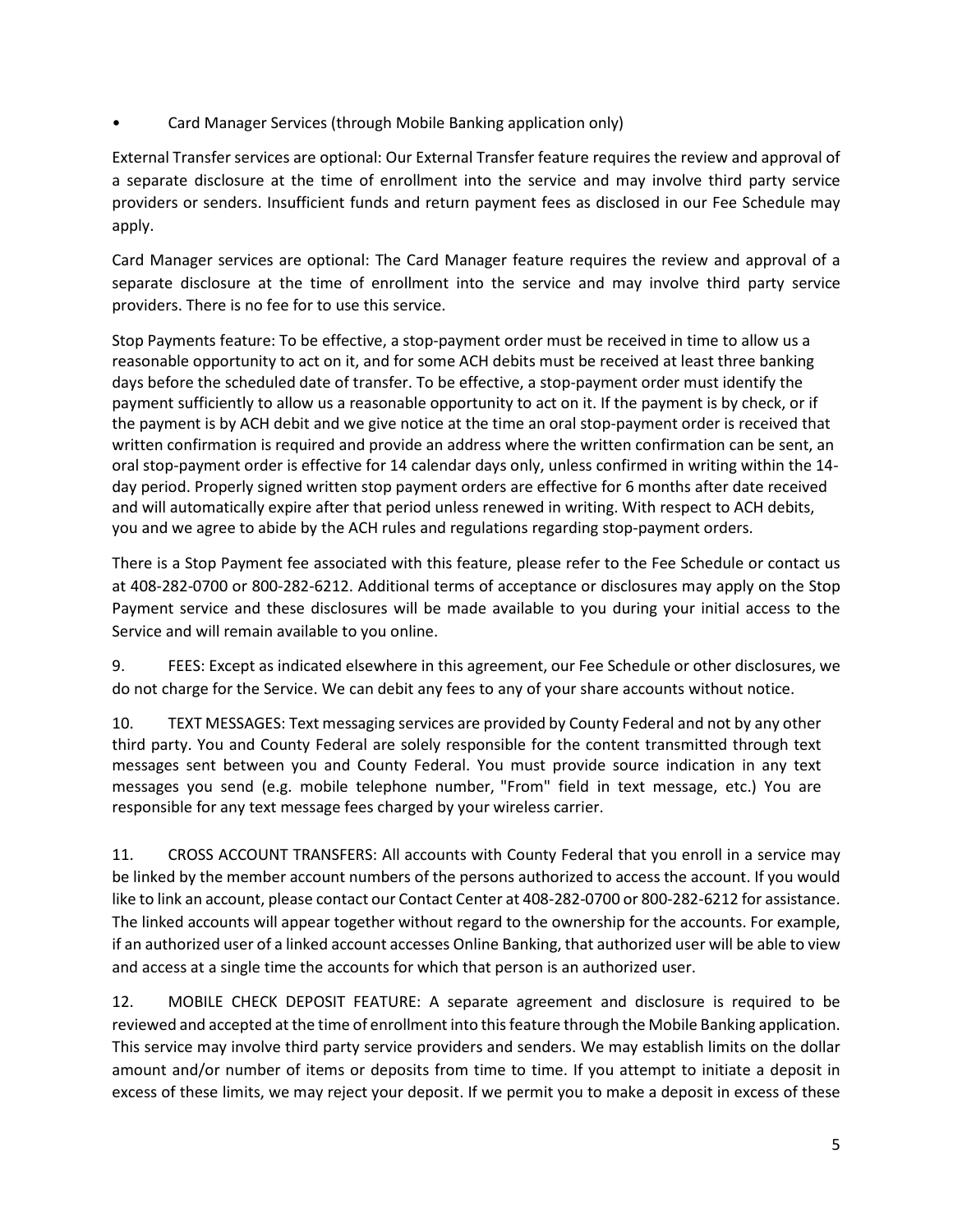limits, such deposit will still be subject to the terms of this Agreement, and we will not be obligated to allow such a deposit at other times.

There is no fee to use this service but returned check fees may be assessed in accordance with our Fee Schedule.

13. ACCOUNT BALANCES: Balances shown in your account may include deposits subject to verification by us. The balance reflected on Online and/or Mobile Banking may differ from your records due to deposits in progress, checks outstanding, or other withdrawals, payments or charges. A transfer request may not result in immediate availability because of the time required to process the request. A transfer request must be made before the Business Day Cut-Off time to be effective the same Business Day. The balances within Online and Mobile Banking are updated periodically and will display the most current "as of" date on the accounts summary page. There may be situations that cause a delay in an update of your balances. Online and Mobile Banking will use the most current balance available at the time of a transaction to base approval for accounts transfers.

14. CANCELING OR CHANGING TRANSFERS: You cannot cancel a transfer after it has been entered into the system AND the information has been processed and/or transmitted to us through Online or Mobile Banking. However, you can edit or change a transfer that is still "pending."

15. TRANSACTION LIMITATIONS: You may use Online and Mobile Banking to check the balance(s) of your Eligible Account(s) and to transfer funds among your Eligible Accounts at County Federal. You must have sufficient funds in your account to cover the amount of any online transfers, external transfers and Bill Payments on the scheduled payment date set for the transaction, or the transaction may not be processed. Non-sufficient funds fees and/or overdraft charges may be incurred if Bill Payment exceeds your account balance.

16. BILL PAYMENT: The Bill Payment Program requires the execution of a separate written agreement and may involve third party service providers or senders.

• Fees associated with returned payments and stop payments may be assessed. All fees related to our Bill Payment Program are disclosed on our Fee Schedule.

17. PRIVACY: We understand how important privacy is to our members. We have taken steps to protect the privacy and security of your personal information as well as your financial transactions with us. You should read our Privacy Policy before completing the enrollment process for the Service.

18. Disclosure of Account Information to Third Parties: It is our general policy to treat your account information as confidential. However, we will disclose information to third parties about your account or the transaction you make ONLY in following situations:

- Where it is necessary for completing transactions
- Where it is necessary for activating additional services

• In order to verify the existence and condition of your account to a third party, such as a credit bureau or Biller

In order to comply with a government agency or court order; or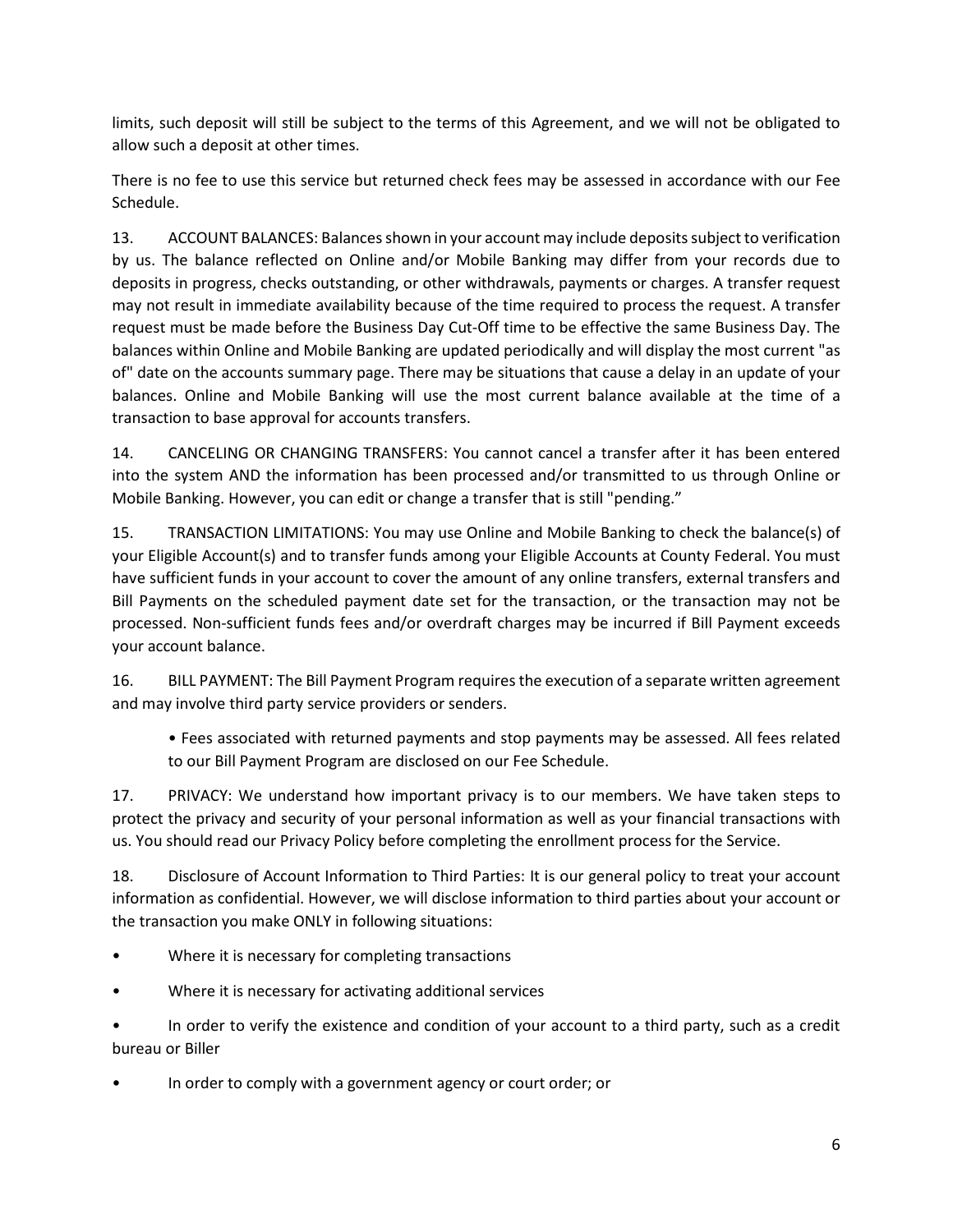If you give us your written permission

Please refer to our Privacy Policy for additional detail on disclosure of account information.

19. Internet Security: We work hard to make our website secure. We will employ such security measures as in our reasonable judgment are appropriate to secure our website. You will not use our website for unauthorized purposes. We

may monitor and audit transactions made through our website.

20. Our Liability for Failure to Complete Transactions: We will use commercially reasonable efforts to make all your transfers and Bill Payments properly. However, we shall incur no liability and any Bill Payment Service Guarantee shall be void if we are unable to complete any transactions initiated by you because of the existence of any one or more of the following circumstances:

a. If, through no fault of ours, your Eligible Account(s) and/or Payment Account does not contain sufficient funds to complete the transaction or the transaction would exceed the credit limit of your overdraft account (if applicable);

b. The Service and/or the payment processing center is not working properly, and you know or have advised by County Federal and/or its Service Provider about the malfunction before you execute the transaction;

c. You have not provided the Service with the correct Payment Account information, or the correct name, address, phone number or account information for the Biller;

d. Your eligible Account(s), including either your Payment Account or Bill Account is closed;

e. If your computer, software, telecommunication lines were not working properly, and this problem should have been apparent to you when you attempted the transfer or Bill Payment;

f. It can be shown that the Biller received the Bill Payment within the normal delivery timeframe and failed to process the payment through no fault of ours;

g. The payment or transaction request involves funds subject to hold, dispute, restriction, or legal process we believe prevents their withdrawal;

h. We have reason to believe that a payment or other transaction request may not be authorized by you or any third party whose authorization we believe is necessary; and/or

i. Circumstances beyond control of the Service, our Service Providers, and County Federal (such as, but not limited to, fire, flood, or interference from an outside force) prevent the proper execution of the transaction and we have taken reasonable precautions to avoid those circumstance.

Provided none of the foregoing exceptions are applicable, if the Service causes an incorrect amount of funds to be removed from any of your Eligible Account(s) or Payment Account, or causes funds from your Payment Account to be directed to a Biller, which does not comply with your Payment Instructions, County Federal and/or its Service Providers shall be responsible for returning the improperly transferred funds to your Payment Account(s), and for directing to the proper Biller any previously misdirected transactions, and, if applicable for any late payment related charges.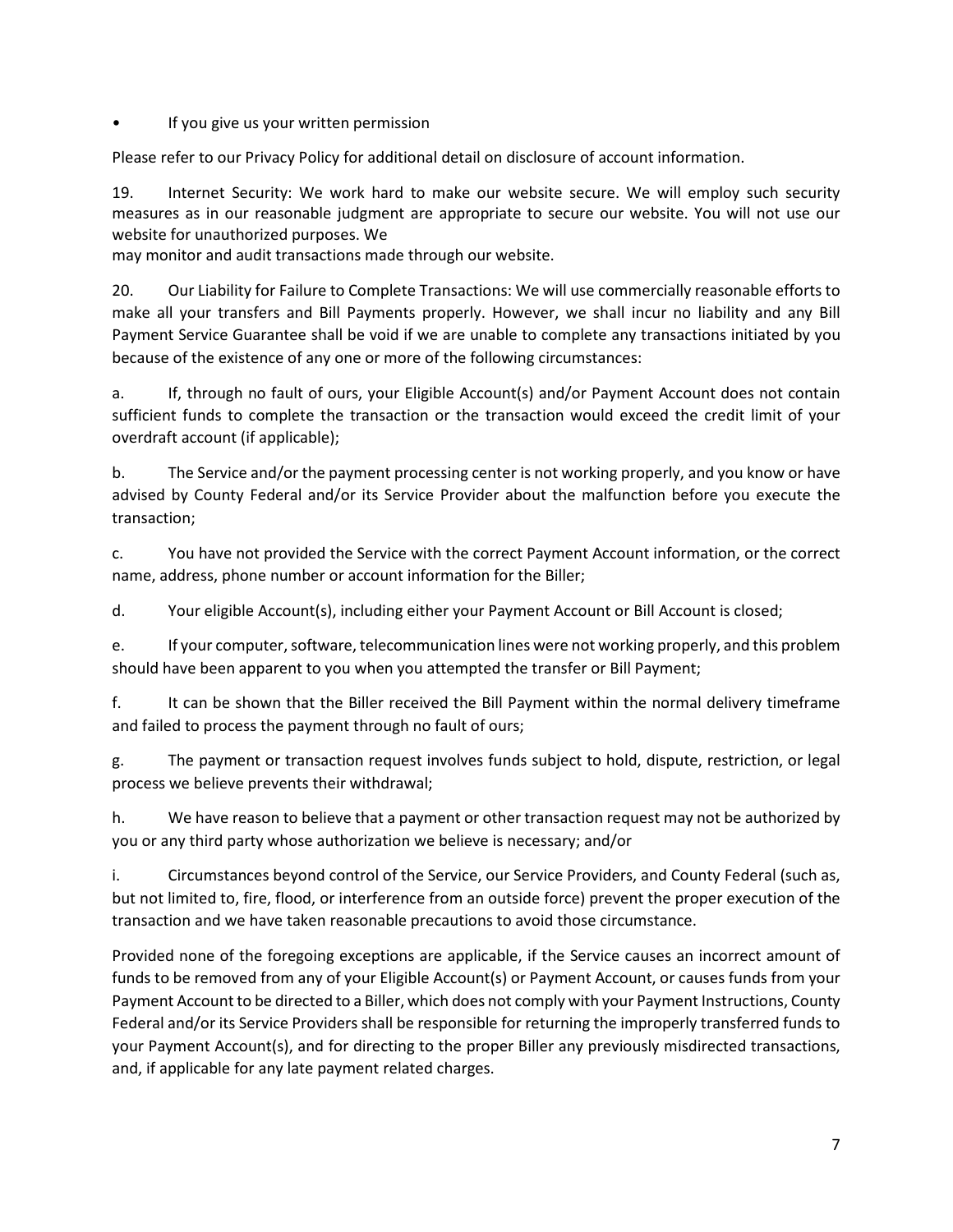21. Documentation and Verification of Payments and Transfers: Information regarding Online and Mobile Banking and Bill Payment transactions will be reflected on the account detail and in your regular monthly account statement(s).

22. Errors and Questions: In case of errors or questions, please contact us as soon as possible through one of the following methods:

- Telephone at 408-282-0700 or 800-282-6212 during business hours
- Use the secure messaging feature within Online Banking
- Write to us at 1641 N. First Street, Suite 170, Attn: Member Services, San Jose, CA 95112

If you believe your statement is incorrect or you need more information about an electronic transfer or Bill Payment transaction listed on the statement, we must hear from you no later than sixty (60) days after the first statement was sent to you on which the problem or error appears. You must: 1: Tell us your name, relevant service account numbers(s) and User ID; 2. Describe the error or the transaction in question and explain as clearly as possible why you believe it is an error or why you need more information; and 3. Tell us the dollar amount of the suspected error.

If you tell us verbally, we may require that you send your complaint in writing within ten (10) Business Days after your verbal notification. We will tell you the results of our investigation within ten (10) Business days after we hear from you and will correct any error promptly. However, if we require more time to confirm the nature of your complaint or question, we reserve the right to take up to forty-five (45) days to complete our investigation. If we decide to do this, we will provisionally credit your account within ten (10) Business Days for the amount you believe is in error. If we ask you to submit your complaint or question in writing and we do not receive it within ten (10) Business Days, we may not provisionally credit your account.

For errors regarding electronic transactions on new consumer accounts, we may take up to 90 days to investigate your complaint or question. We may take up to twenty (20) Business Days to credit a new account for the amount you believe is in error.

If it is determined there was no error, we will mail you a written explanation within three (3) Business Days after completion of our investigation. You may ask for copies of documents used in our investigation. We may revoke any provisional credit provided to you if we find an error did not occur.

23. Consumer Liability for Unauthorized Transfers: Tell us AT ONCE if you believe your User ID or Password has been lost or stolen. Contacting us by telephone is the best way of minimizing your possible losses. You could lose all the money in your account (plus your maximum overdraft line of credit if applicable). If you notify us within two (2) Business Days after you discover your Password, User ID used or other means to access your account has been lost or stolen, your liability is not more than \$50.00 should someone access your account without your permission. If you do not notify us within two (2) Business Days after you learn of such loss or theft, and we can prove that we could have prevented the unauthorized use of your Password, User ID, or other means to access your account if you had notified us, you could be liable for as much as \$500.00. If your monthly statement contains transfers that you did not authorize, you must notify us AT ONCE. If you do not notify us within sixty (60) days after the statement was sent to you, you may lose any amount transferred without your authorization after the sixty (60) days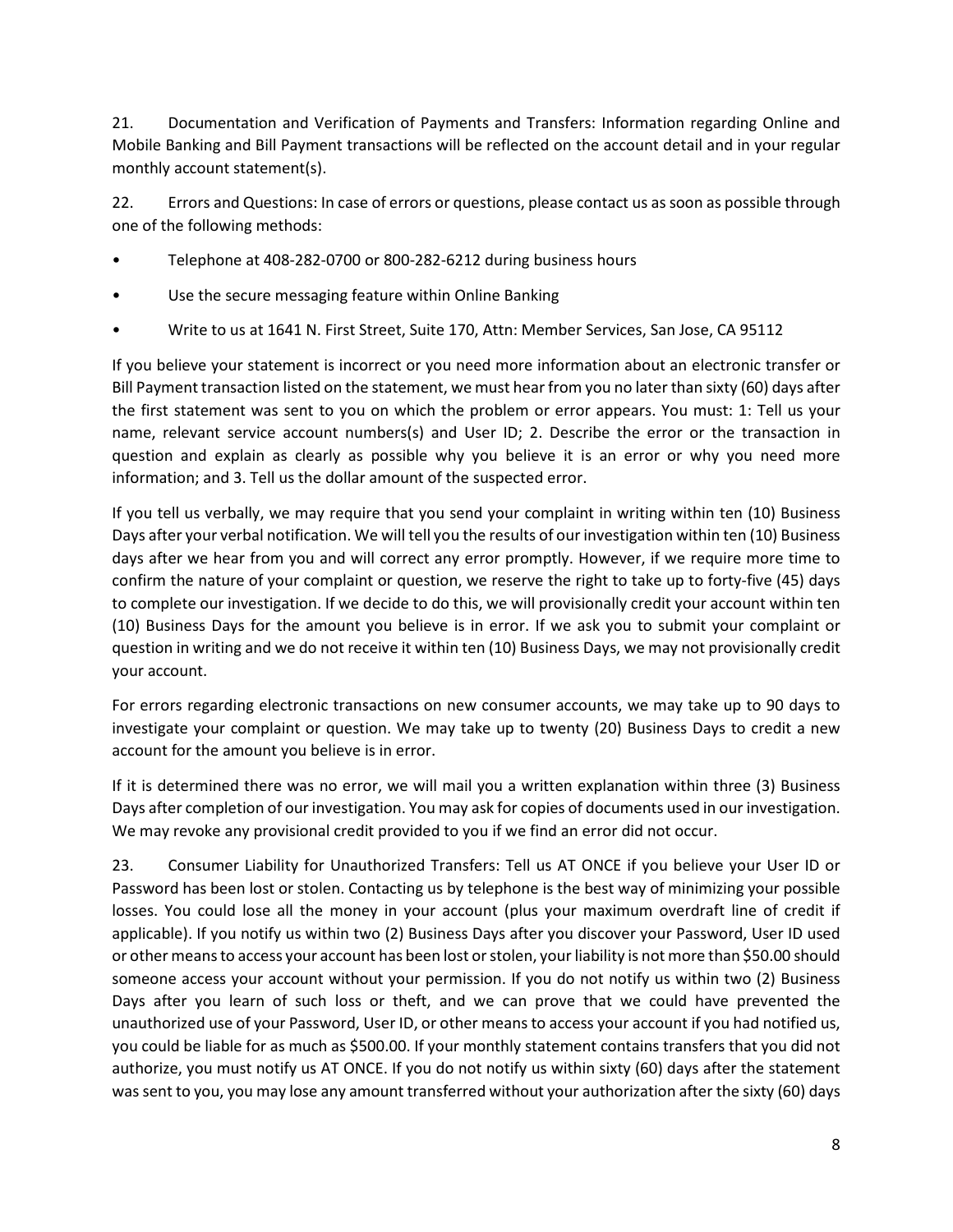if we can prove that we could have stopped someone from taking the money had you notified us in time. If a good reason (such as a long trip or a hospital stay) prevented you from notifying us, we may extend the period.

24. Alterations and Amendments: This Agreement, applicable fees and service charges may be altered or amended from time to time. In such event, we will provide notice to you. Any use of the Service after we provide you a notice of change will constitute your agreement to such change(s). Further, we may, from time to time, revise or update the applications, services, and/or related material, which may render all such prior versions obsolete. Consequently, we reserve the right to terminate this Agreement as to all such prior versions of the applications, services, and/or related material and limit access to only the Service's more recent revisions and updates.

25. Address, E-mail, or Payment Account Changes: When you enroll in the Service, we may send you an email confirmation or text message code for security purposes (mobile messaging rates may apply). We will also send you emails and/or secure messages regarding important Online Banking Service matters and/or changes to this Agreement. You must provide us your current email address in order for us to deliver this information to you. We may also send you emails about our new services or products unless you opt-out of receiving marketing materials. You may opt-out by calling us at 408-282-0700 or 800-282- 6212. It is your sole responsibility to ensure that your contact information is current and accurate. This includes, but is not limited to name, address, telephone numbers, and email addresses. Changes can be made within Online or Mobile Banking or by contacting our Contact Center at 408-282-0700 or 800-282- 6212. Any changes to your Eligible Account(s), Payment Account(s), should also be made in accordance with the procedures outlined above. We are not responsible for any Bill Payment processing error or fees incurred if you do not provide accurate Payment Account or contact information.

26. Service Termination, Cancellation, or Suspension: In the event you wish to cancel Online Banking, Mobile Banking and/or Bill Payment please contact our Contact Center or send us a secure email. Any Bill Payments(s) already processed before the requested cancellation date will be completed by the Service. All scheduled Bill Payments, including automatic payments, will not be processed once the Service is cancelled. You will remain responsible for any fees associated with the Service prior to the effective cancelation date. We may terminate or suspend the Service to you at any time. Neither termination nor suspension shall affect your liability or obligations under this Agreement. Access to our Online or Mobile Banking may be canceled in whole or part without prior notice due to insufficient funds in one of your accounts or other circumstances that may create an unanticipated liability to us. If your account(s) is closed or restricted for any reason, or if there has not been any Online/Mobile Banking or Bill Payment activity for a period of twenty-four (24) consecutive months, accessibility will automatically terminate. After termination or suspension of Online Banking we may consider reinstatement once sufficient funds are available in your accounts to cover any fees and other pending transfers or debits. In order to request reinstatement of the Service, you must contact our Contact Center.

27. Assignment: You may not assign this Agreement to any other party. We may assign this Agreement in our sole discretion. We may also assign or delegate certain of our rights and responsibilities under this Agreement to independent contractors or other third parties.

28. No Waiver: County Federal and its Service Providers shall not be deemed to have waived any of our rights or remedies hereunder unless such waiver is in writing and signed by us. No delay or omission in exercising any right or remedies shall operate as a waiver of such rights or remedies or any other rights